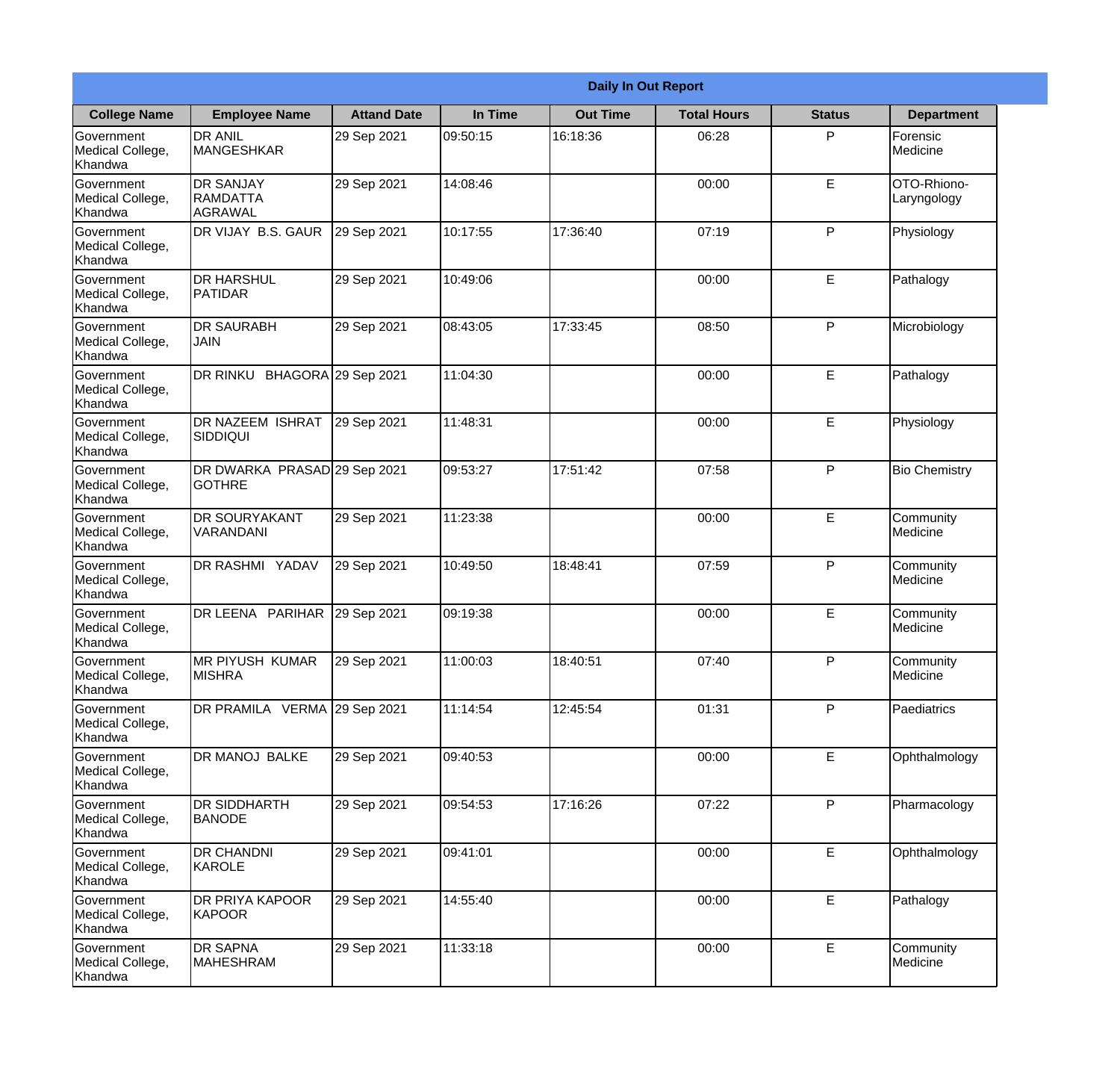| <b>Designation</b>                  | <b>Category</b>     |
|-------------------------------------|---------------------|
| <b>Assistant Professor</b>          | Para Clinical       |
| Professor                           | Clinical            |
| Associate Professor Non Clinical    |                     |
| Assistant Professor                 | Para Clinical       |
| Associate Professor Para Clinical   |                     |
| Assistant Professor   Para Clinical |                     |
| Professor                           | <b>Non Clinical</b> |
| Demonstrator/Tutor   Non Clinical   |                     |
| Demonstrator/Tutor   Para Clinical  |                     |
| <b>Assistant Professor</b>          | Para Clinical       |
| <b>Assistant Professor</b>          | Para Clinical       |
| Statistician                        | Para Clinical       |
| Professor                           | Clinical            |
| Assistant Professor   Clinical      |                     |
| Associate Professor Para Clinical   |                     |
| <b>Assistant Professor</b>          | Clinical            |
| Demonstrator/Tutor                  | Para Clinical       |
| Associate Professor   Para Clinical |                     |

## **Daily In Out Report**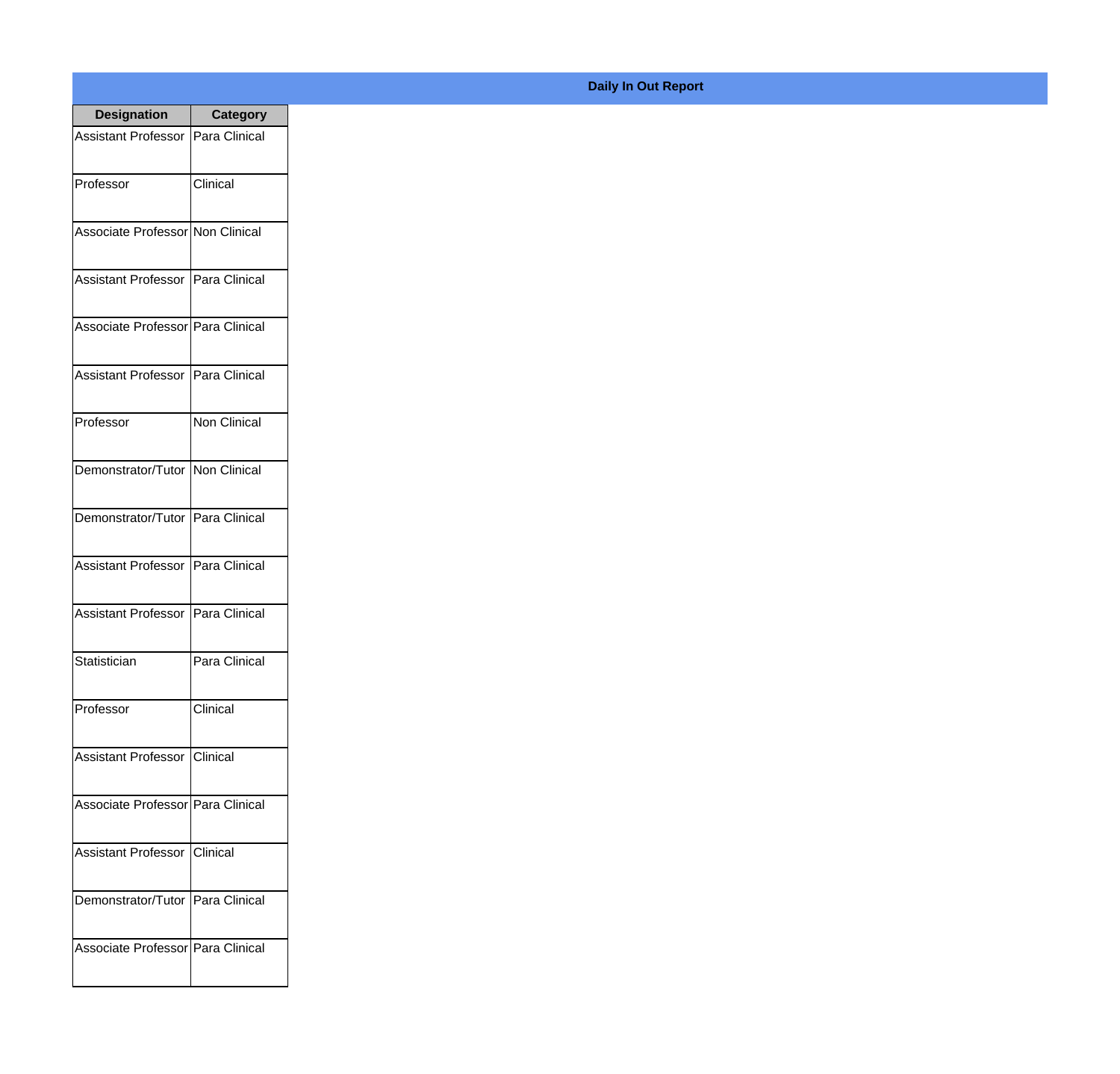|                                                         |                                           |             |          |          | <b>Daily In Out Report</b> |   |                             |
|---------------------------------------------------------|-------------------------------------------|-------------|----------|----------|----------------------------|---|-----------------------------|
| Government<br>Medical College,<br>Khandwa               | <b>DR NISHA</b><br><b>KAITHWAS</b>        | 29 Sep 2021 | 10:34:42 | 13:36:56 | 03:02                      | P | Psychiatry                  |
| Government<br>Medical College,<br>Khandwa               | <b>DR NISHA</b><br>KAITHWAS               | 29 Sep 2021 | 16:25:18 |          | 03:02                      | P | Psychiatry                  |
| <b>Government</b><br>Medical College,<br>Khandwa        | <b>DR RAJU</b>                            | 29 Sep 2021 | 08:40:44 |          | 00:00                      | E | Forensic<br>Medicine        |
| <b>Government</b><br>Medical College,<br>Khandwa        | <b>IDR RANJEET</b><br><b>BADOLE</b>       | 29 Sep 2021 | 10:35:00 |          | 00:00                      | E | <b>General Medicine</b>     |
| <b>Government</b><br>Medical College,<br><b>Khandwa</b> | <b>DR ASHOK</b><br><b>BHAUSAHEB NAJAN</b> | 29 Sep 2021 | 09:37:29 |          | 00:00                      | E | Forensic<br>Medicine        |
| <b>Government</b><br>Medical College,<br>Khandwa        | <b>DR PRIYESH</b><br><b>MARSKOLE</b>      | 29 Sep 2021 | 13:58:01 | 18:06:14 | 04:08                      | P | Community<br>Medicine       |
| Government<br>Medical College,<br>Khandwa               | <b>DR SANGEETA</b><br><b>CHINCHOLE</b>    | 29 Sep 2021 | 10:23:04 |          | 00:00                      | E | Physiology                  |
| <b>Government</b><br>Medical College,<br><b>Khandwa</b> | DR NISHA MANDLOI<br><b>PANWAR</b>         | 29 Sep 2021 | 09:31:53 | 16:57:20 | 07:26                      | P | Obstetrics &<br>Gynaecology |
| <b>Government</b><br>Medical College,<br>Khandwa        | <b>DR SATISH</b><br><b>CHANDEL</b>        | 29 Sep 2021 | 11:05:24 |          | 00:00                      | E | Pharmacology                |
| Government<br>Medical College,<br>Khandwa               | <b>DR MUKTESHWARI</b><br><b>GUPTA</b>     | 29 Sep 2021 | 11:29:56 | 16:43:59 | 05:14                      | P | Pharmacology                |
| Government<br>Medical College,<br>Khandwa               | DR YASHPAL RAY                            | 29 Sep 2021 | 14:08:45 |          | 00:00                      | E | Anatomy                     |
| <b>Government</b><br>Medical College,<br>Khandwa        | RENU<br>WAGHMARE                          | 29 Sep 2021 | 11:34:44 |          | 00:00                      | E | Community<br>Medicine       |